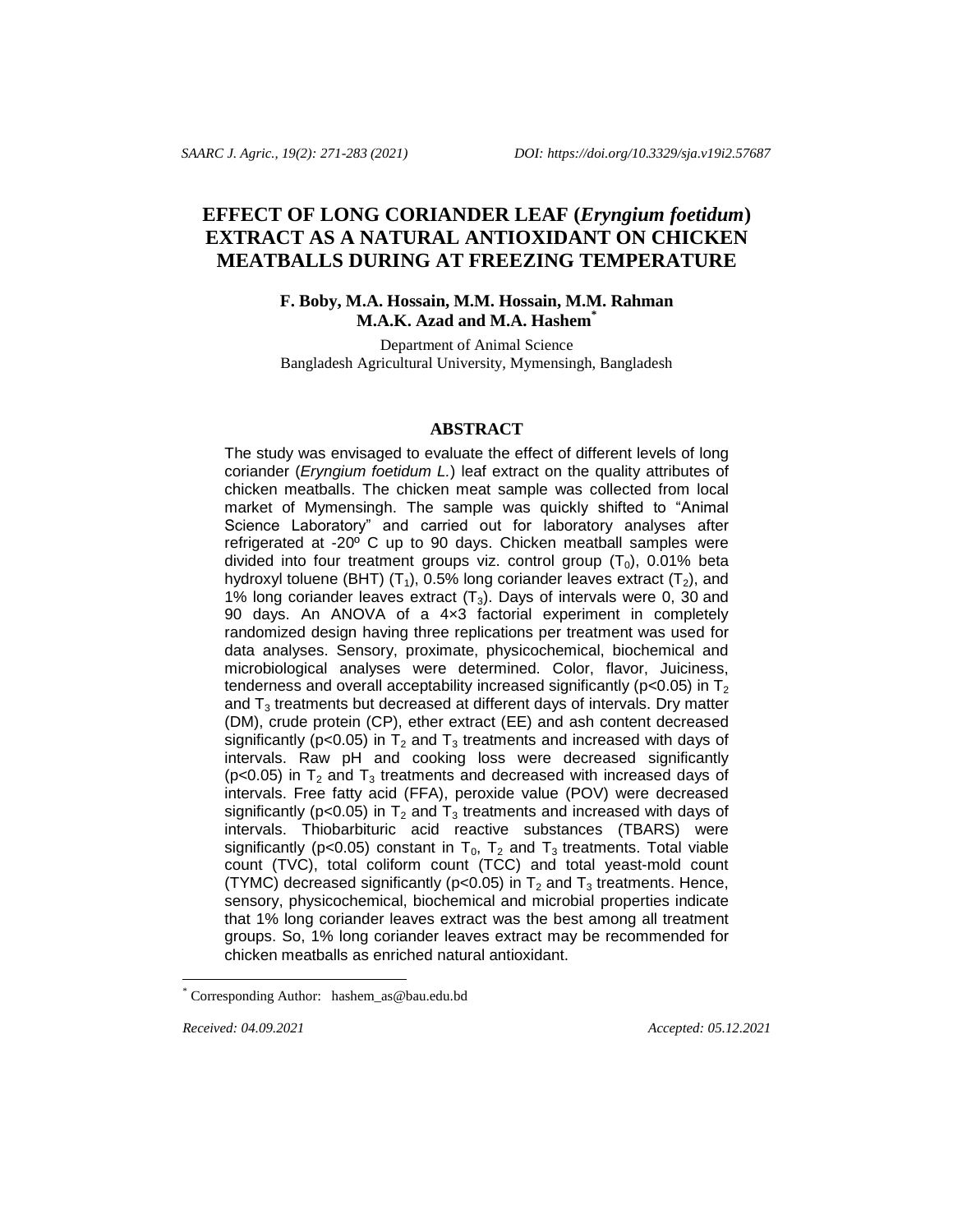**Keywords:** Beta hydroxyl toluene, Coriander leaf extract, Natural antioxidant, Value added chicken meatballs

### **INTRODUCTION**

Meat is an important food ingredient that acts as a contributor of high quality protein. Meat protein also plays an important physiological role in human body. It promotes iron absorption and prevents calcium losses (Akhter et al., 2009). Red meat contains high saturated fat that is not suitable for aged people or those who are prone to cardiovascular diseases or suffers from overweight. Chicken meat is lean and healthier as it contains more unsaturated fatty acids than other red meat. Therefore, the consumer's demand goes to chicken meat products for overall acceptability and health friendly (Islam et al., 2018; Jamaly et al., 2017; Rima et al., 2019; Verma et al., 2012). Different meat products such as meatballs, nuggets, sausage, and salami are also enriched source of meat protein and chicken meatballs are very popular meat products that have important nutritional contribution to human diet. Recently, chicken meatballs have gained more popularity as a fast food item in Bangladesh compared to other meat products. The breast meat of a chicken contains less than 3 g fat/100 g of meat, whereas red meat contains about on an average  $5-7$  g fat/100 g (Bithi et al., 2020). It also contains all essential amino acids, minerals, vitamins and other micro nutrients which are helpful for human life (Akhter et al., 2009). Fat is an important constituent of human nutrition and contribute to the flavor, tenderness, juiciness, appearance, texture and shelf life of meat products. Lipid oxidation is a complex process occurring in aerobic cells and reflects the interaction between molecular oxygen and polyunsaturated fatty acids (Bithi et al., 2020; Verma et al., 2009). It enhances the production of rancid flavors and odors as well as reduces shelf-life, nutritional quality, and safety of food products (Rahman et al., 2017). Thus, the challenge for meat industry is to develop low-fat meat products without compromising sensory and texture characteristics (Bithi et al., 2020). To prevent or delay the autoxidation process, antioxidants have been utilized for many years in meat and meat products (Siddiqua et al., 2018). For this reason, there has been growing interest for natural antioxidant. Naturally occurring antioxidant compounds have been preferably used in meats because of their potential health benefits, high consumer acceptance and safety compared with synthetic preservatives (Siddiqua et al., 2018). The antioxidant properties of natural antioxidants of plant origin are mainly attributed to their phenolic contents, and their antioxidant action is similar to synthetic phenolic antioxidants. The incorporation of natural antioxidant in meat products improves the yield, texture, fiber contents, oxidative stability, nutritional value and reduced production cost besides their inherent functional properties (Siddiqua et al., 2018). Long coriander (*Eryngium foetidum*) leaf is naturally occurring antioxidants that have many functions as artificial antioxidants like butyrated hydroxyl anisole (BHA), beta hydroxyl toluene (BHT) etc (Bithi et al., 2020). It can increase shelf-life of stored meat products such as meatballs without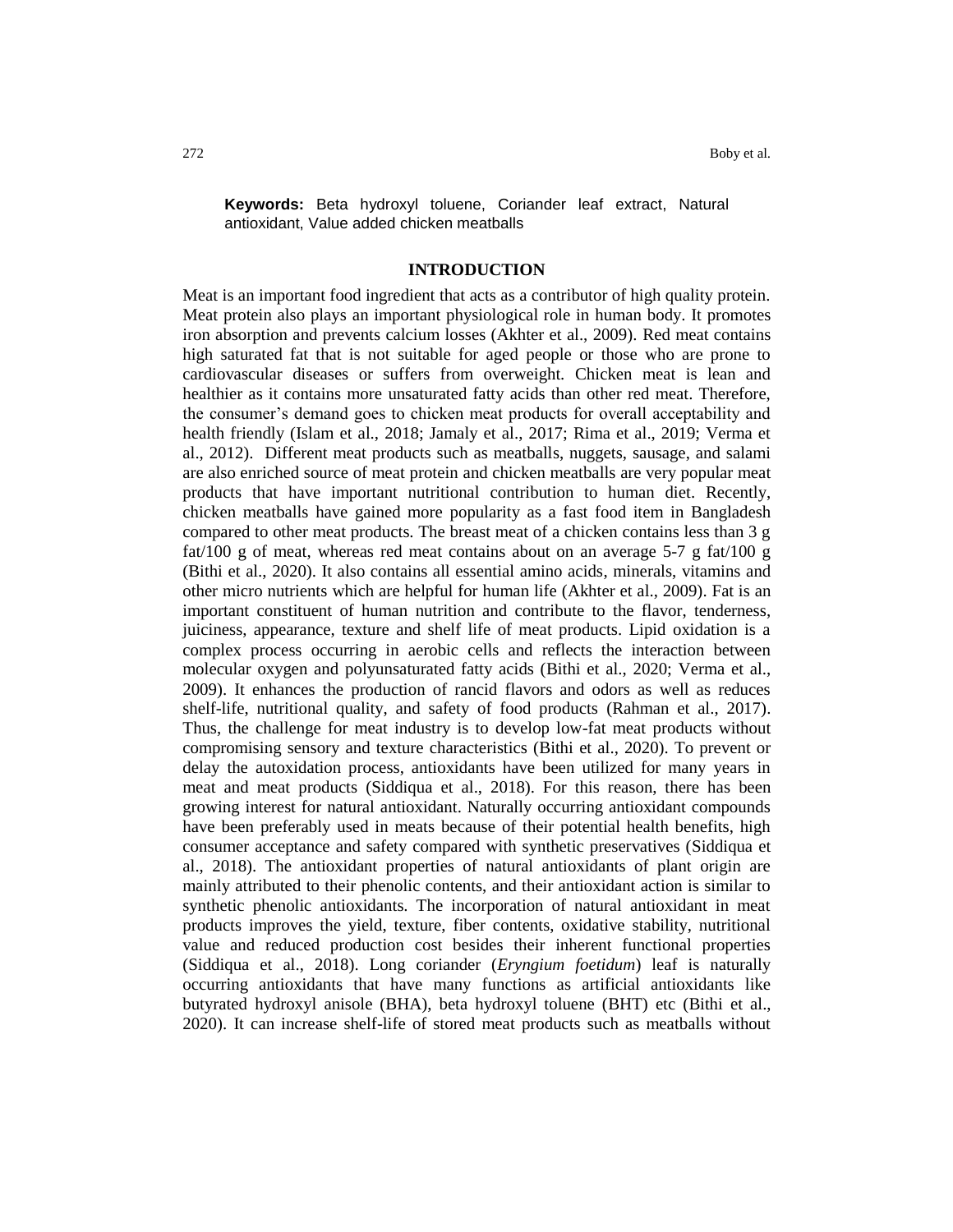affecting qualities. The incorporation of long coriander leaf as a natural antioxidant in processed meat products is the possible solution. Consumers' recent demand of low fat and high fiber meat products for their natural antioxidant activity, fiber and nutrients contents (Disha et al., 2020). Long coriander leaf has beneficial effects on human health owing to its functional properties such as regulating the activity of the large intestine. Recently consumers have started to focus on healthy foods, because of increase in diabetes, cancer, cardiovascular diseases and obesity. Long coriander leaf is employed in the treatment of diabetes, rheumatism, several anti-inflammatory, respiratory (cold, asthma, cough, sinusitis) and stomach disorders (Jaramillo et al., 2011). The use of long coriander leaf in chicken meatball can solve these types of disease problem. Long coriander leaf having antioxidant activity has the ability to act against the free radicals with meatball (Singh et al., 2013). There is evidence of studies about such properties of long coriander leaf and it is an aromatic and medicinal herb used in ethno-medicine as a traditional spice for foods. There are many well-known phytochemicals like the flavonoids, phenolic acids, isoflavones, curcumin, isothiocyanates, and carotenoids which improve the shelf life of meat and meat products (Dhama et al., 2014). Any herbal extracts may be included upto 10% in meat and meat products prior to it's acceptable level of consumers to mitigate unpleasant flavor. It is evident that maximum literature found of 1% herbal extracts used to increase the shelf life of meat and meat products. From this point of view, 0.01, 0.05 and 1% level of herbal extracts were selected for the present study. Hence, the experiment was conducted to examine sensory, proximate, physicochemical, biochemical and microbiological properties of chicken meatballs after addition of long coriander leaf extract and find out its appropriate level.

# **MATERIALS AND METHODS**

The study was conducted during the period of January 2019 to June 2019 in the Department of Animal Science, Bangladesh Agricultural University, Mymensingh (BAU). The chicken meat sample was collected from local market of Mymensingh which was around one year of age. The meat sample was quickly shifted to the "Animal Science Laboratory" and carried out for sensory, proximate, physicochemical, biochemical and microbial analyses and refrigerated at (-20º C). Chicken meatballs were prepared using fresh chicken meat, garlic pest, onion pest, ginger pest, meat spices, garam masala (spices), egg, biscuit crumbs, soybean oil, ice flakes, refined vegetable oil, refined wheat flower, long coriander leaves extract, salt and sauces. There were four treatment groups, like  $T_0 =$  (Control group),  $T_1 = (0.01\%)$ BHT),  $T_2 = (0.5\%$  long coriander leaves extract),  $T_3 = (1\%$  long coriander leaves extract). When internal temperature of meat reached at  $71^{\circ}$  C then cooking was finished and it was checked by a food grade thermometer (Rahman et al., 2020). Samples were evaluated after cooking. Sensory qualities (Color, flavor, tenderness, juiciness and overall acceptability) were evaluated by a trained 6-members panel. After meat sample was used for sensory evaluation using a 5-point scoring method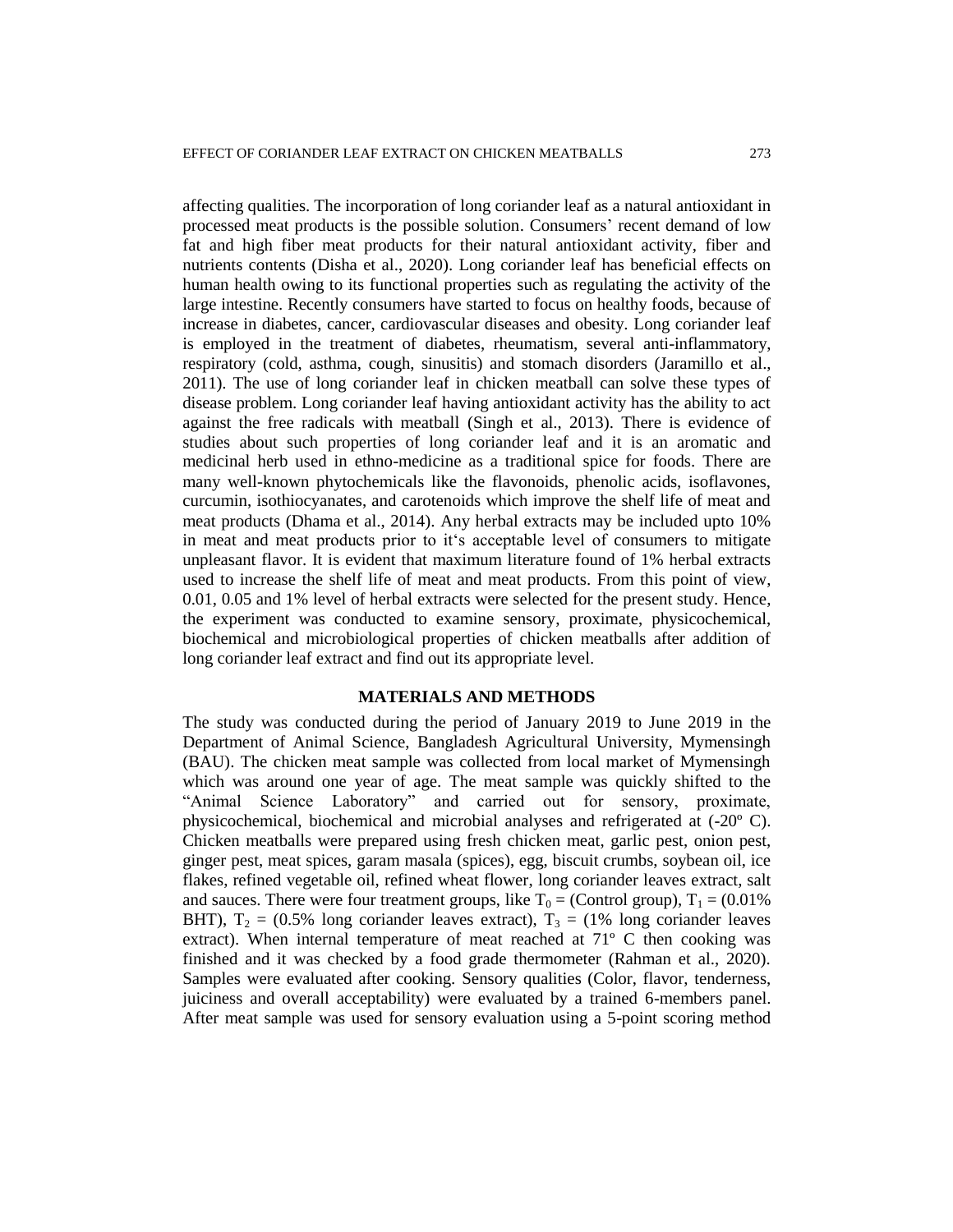that ranks the panelist`s sense of qualities. Sensory scores were 5 for excellent, 4 for very good, 3 for good, 2 for fair and 1 for poor (Siddiqua et al., 2018; Nasrin et al., 2016). All samples were served in petri dishes. Sensory evaluation was accomplished at 0 day and repeated at 30 and 90 days. The DM, EE, CP and ash of meatballs were determined according to AOAC (2005). The pH of raw and cooked of meatballs was determined using a digital pH meter. The cooking loss of meatballs was also determined by a weighing balance and a hot water bath at 71° C for 30 minutes. The FFA, POV and TBARS value were determined by Sharma et al. (2012). The TVC, TCC and TYMC were determined according to Ikhlas et al. (2011). All determination was done in triplicate and mean value was reported.

## **Statistical analysis**

Data were analyzed using 4x3 factorial experiment in completely randomized design (CRD) replicated three times per cell using SAS 9.1.3 version Statistical Discovery software, NC, USA. Duncan's Multiple Range Test (DMRT) was used to determine the significance of differences among treatment means at values  $(p<0.05)$ .

## **RESULTS AND DISCUSSION**

#### **Sensory evaluation**

The ranges for colors, flavor, tenderness, juiciness and overall acceptability for all groups and days of interval are presented in Table 1. The most preferable color, flavor, tenderness, juiciness and acceptability was observed from  $T_0$ ,  $T_2$ , and  $T_3$ ;  $T_2$ and  $T_3$ ;  $T_2$  and  $T_3$ ;  $T_2$  and  $T_3$  and  $T_2$  and  $T_3$  groups, respectively. These parameters were significantly  $(p<0.05)$  differed in all treatments. The most preferable color, flavor, tenderness, juiciness and overall acceptability were observed from 0 and 30; 0; 0; 0 and 0 days, respectively which were significantly  $(p<0.05)$  differed. Data show that the lowest score was reduced to 4.00 at 90 days of storage irrespective of treatment groups. Color of meat products decrease with increasing storage period were reported by Disha et al. (2020) as a result quality was deteriorated with increasing of storage period. Deterioration of flavor during storage might be due to microbial growth, formation of FFA and oxidative rancidity. Similar results were reported by Islam et al. (2018). Flavor is one of the major causes of quality deterioration because it can negatively affect sensory attributes such as color, texture, odor and flavor as well as the nutritional quality of the product (Nunez and Boleman, 2008). When meatballs were frozen, ice crystals form inside the cells of muscle tissue and puncture cell walls. Tenderness is interrelated to DM content of meatballs. With the increasing of storage period DM was increased consequently tenderness was decreased with days of intervals. The present study was related to the findings of Disha et al. (2020). Saba et al. (2018) also reported a decline rate in the juiciness scores of beet meatball during refrigerated storage*.* Overall acceptability decreased during storage because of decline in the sensory score of other parameters like appearance, flavor, and taste. Jahan et al. (2018) reported that overall acceptability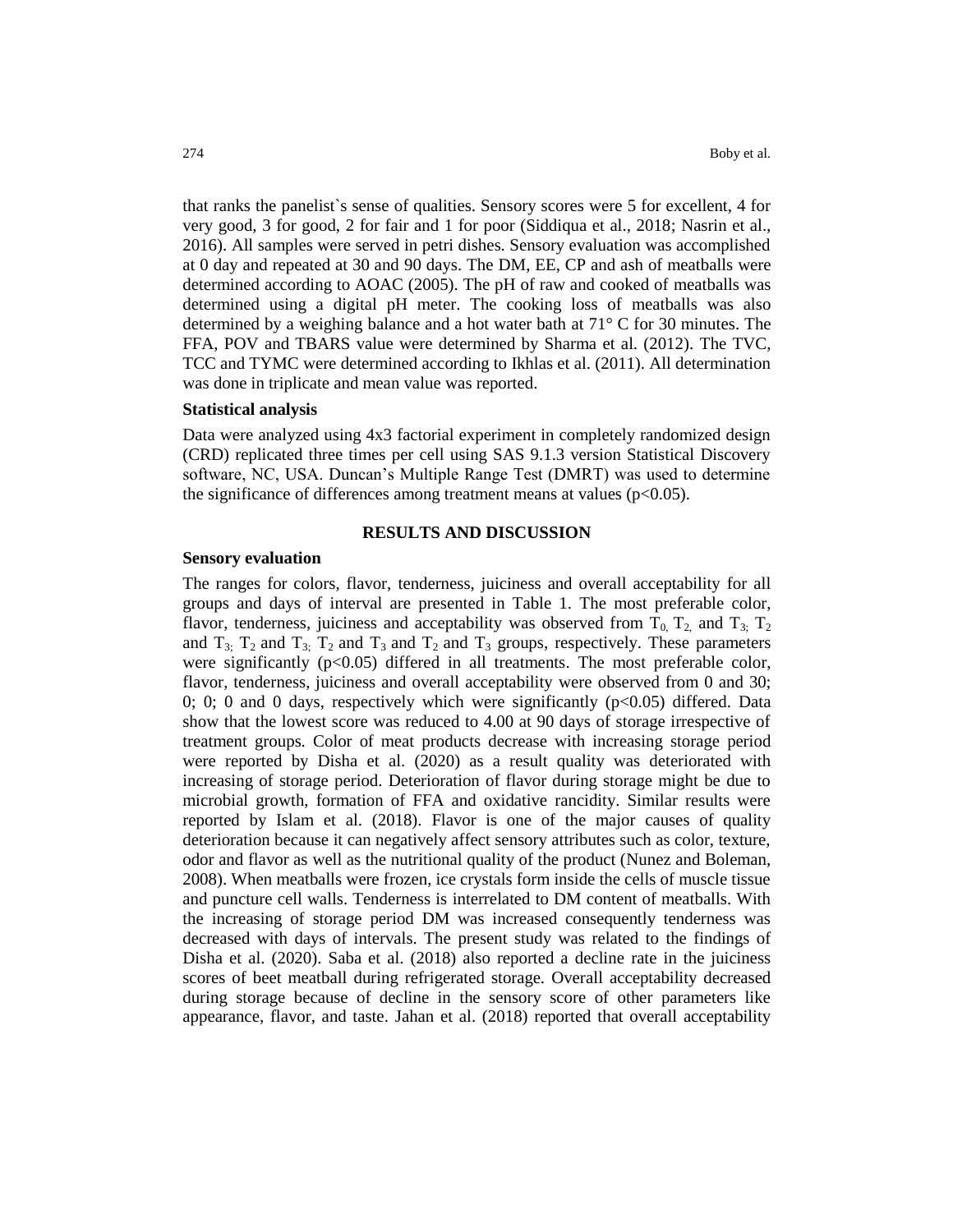decreased significantly during storage period. There was found positive and significant interaction between treatment and days of interval for color, flavor, tenderness, juiciness and overall acceptability (Table 1).

| Parameters                                 | DI           |                             |                                                 | Treatments                 |                            | Mean                  |        | Level of significance<br>$T^*DI$<br>DI<br>p<0.0001 p<0.0001 p<0.0001<br>p<0.0001 p<0.0001 p<0.0001<br>p<0.0001 p<0.0001 p<0.0001 |  |  |
|--------------------------------------------|--------------|-----------------------------|-------------------------------------------------|----------------------------|----------------------------|-----------------------|--------|----------------------------------------------------------------------------------------------------------------------------------|--|--|
|                                            |              | T <sub>0</sub>              | $T_1$                                           | T <sub>2</sub>             | T <sub>3</sub>             |                       | Treat. |                                                                                                                                  |  |  |
|                                            | $\mathbf{0}$ | $5.00+0.00$                 | $5.00 \pm 0.00$                                 | $5.00+0.00$                | $5.00 \pm 0.00$            | $5.00^a \pm 0.00$     |        |                                                                                                                                  |  |  |
|                                            | 30           | $5.00+0.00$                 | $4.00 \pm 0.00$                                 | $5.00 \pm 0.00$            | $5.00 \pm 0.00$            | $5.00^a \pm 0.00$     |        |                                                                                                                                  |  |  |
|                                            | 90           | $4.00+0.00$                 | $4.00+0.00$                                     | $4.00 \pm 0.00$            | $4.00 \pm 0.00$            | $4.00^{b} + 0.00$     |        |                                                                                                                                  |  |  |
| Color<br>Flavor<br>Tenderness<br>Juiciness | Mean         |                             | $4.67^{\circ}$ ±0.00 $4.33^{\circ}$ ±0.00       | $4.67^{\circ}+0.00$        | $4.67^{\mathrm{a}} + 0.00$ |                       |        |                                                                                                                                  |  |  |
|                                            | $\mathbf{0}$ | $5.00 \pm 0.00$             | $5.00 \pm 0.00$                                 | $5.00 \pm 0.00$            | $5.00 \pm 0.00$            | $5.00^a \pm 0.00$     |        |                                                                                                                                  |  |  |
|                                            | 30           | $4.00 \pm 0.00$             | $4.00 \pm 0.00$                                 | $5.00 \pm 0.00$            | $5.00 \pm 0.00$            | $4.50^{\rm b}$ ± 0.00 |        |                                                                                                                                  |  |  |
|                                            | 90           | $3.00\pm0.00$ $3.00\pm0.00$ |                                                 | $4.00 \pm 0.00$            | $4.00 \pm 0.00$            | $3.50^{\circ}$ ±0.00  |        |                                                                                                                                  |  |  |
|                                            | Mean         |                             | $4.00^{b} + 0.00$ $4.00^{b} + 0.00$             | $4.67^{\circ}+0.00$        | $4.67^{\circ}+0.00$        |                       |        |                                                                                                                                  |  |  |
|                                            | $\mathbf{0}$ | $5.00+0.00$                 | $5.00+0.00$                                     | $5.00 \pm 0.00$            | $5.00 \pm 0.00$            | $5.00^{\circ}+0.00$   |        |                                                                                                                                  |  |  |
|                                            | 30           | $4.00 \pm 0.00$             | $4.00 \pm 0.00$                                 | $5.00 \pm 0.00$            | $4.00 \pm 0.00$            | $4.00^{\rm b}$ ±0.00  |        |                                                                                                                                  |  |  |
|                                            | 90           | $3.00 \pm 0.00$             | $3.00 \pm 0.00$                                 | $4.00 \pm 0.00$            | $4.00 \pm 0.00$            | $3.50^{\circ}$ ±0.00  |        |                                                                                                                                  |  |  |
|                                            | Mean         |                             | $4.00^{b} + 0.00$ $4.00^{b} + 0.00$             | $4.33^a \pm 0.00$          | $4.33^a \pm 0.00$          |                       |        |                                                                                                                                  |  |  |
|                                            | $\mathbf{0}$ | $5.00 \pm 0.00$             | $5.00+0.00$                                     | $5.00 \pm 0.00$            | $5.00 \pm 0.00$            | $5.00^{\circ}$ +0.00  |        |                                                                                                                                  |  |  |
|                                            | 30           | $4.00+0.00$                 | $4.00+0.00$                                     | $4.00 \pm 0.00$            | $4.00 \pm 0.00$            | $4.00^{\rm b}$ ±0.00  |        |                                                                                                                                  |  |  |
|                                            | 90           | $3.00 \pm 0.00$             | $3.00 \pm 0.00$                                 | $4.00 \pm 0.00$            | $4.00 \pm 0.00$            | $3.50^{\circ}$ ±0.00  |        | p<0.0001 p<0.0001 p<0.0001                                                                                                       |  |  |
|                                            | Mean         |                             | $4.00^{\rm b} \pm 0.00$ $4.00^{\rm b} \pm 0.00$ | $4.33^a \pm 0.00$          | $4.33^a \pm 0.00$          |                       |        |                                                                                                                                  |  |  |
|                                            | $\mathbf{0}$ | $5.00 \pm 0.00$             | $5.00 \pm 0.00$                                 | $5.00 \pm 0.00$            | $5.00 \pm 0.00$            | $5.00^a \pm 0.00$     |        |                                                                                                                                  |  |  |
| Overall                                    | 30           | $4.00 \pm 0.00$             | $4.33 \pm 0.00$                                 | $5.00 \pm 0.00$            | $5.00 \pm 0.00$            | $4.50^{b} \pm 0.00$   |        |                                                                                                                                  |  |  |
| acceptability                              | 90           | $4.00 \pm 0.00$             | $4.00+0.00$                                     | $4.00 \pm 0.00$            | $4.00 \pm 0.00$            | $4.00^{\circ}$ ± 0.00 |        | p<0.0001 p<0.0001 p<0.0001                                                                                                       |  |  |
|                                            | Mean         |                             | $4.33b+0.00$ $4.33b+0.00$                       | $4.67^{\mathrm{a}} + 0.00$ | $4.67^{\circ}+0.00$        |                       |        |                                                                                                                                  |  |  |

Table 1. Effect of long coriander leaf extract on sensory parameters in chicken meatballs

 $T_0$  = control group,  $T_1$  = 0.01% BHT,  $T_2$  = 0.5% long coriander leaves extract,  $T_3$  = 1% long coriander leaves extract, DI=Day of intervals, Treat= Treatment, T\*DI=Interaction of treatment and days of intervals. Same superscripts in different treatment groups and days of interval did not differ significantly (p>0.05), whereas different superscripts in different treatment groups and days of interval differ significantly (p<0.05)

# **Proximate analysis**

The ranges for DM, CP, EE, and ash for all treatment groups and days of interval are presented in Table 2. The most suitable DM, CP, EE and ash content was observed at  $T_3$  control, control and  $T_3$  groups, respectively. The most suitable DM, CP, EE and ash content was observed at 0, 0, 90 and 0 days, respectively. Lowest amount DM content indicates this product is most preferable. The DM content was increased with increasing storage period because moisture loss was decreased with increasing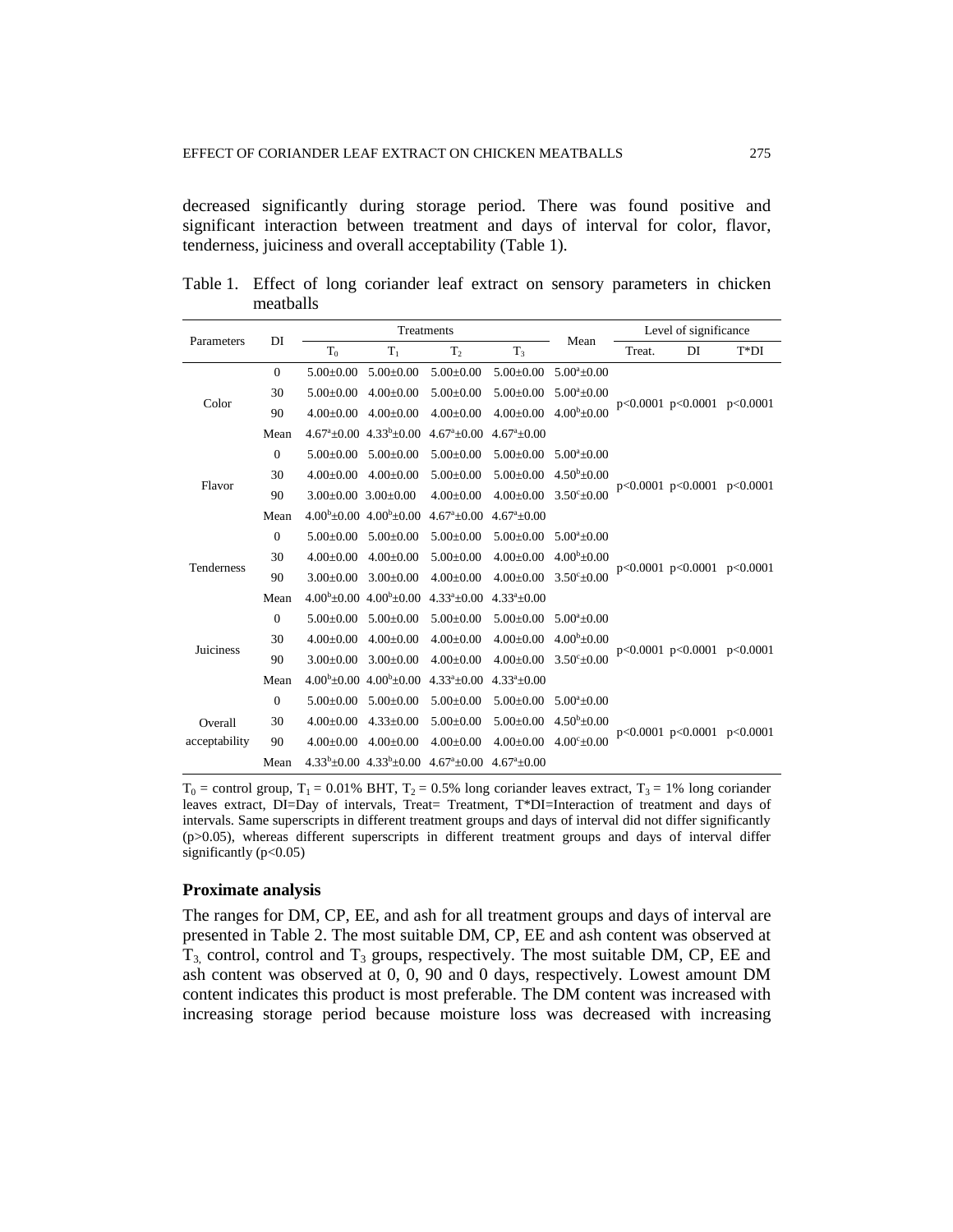storage period. Data showed that highest amount of DM content was increased to 52.56 in all treatments after 90 days of storage. These results were similar to Milon et al. (2016) of value added beef meatballs with DM content. Rahman et al. (2017) also reported of increase DM content with the increase of storage period for kalogira seed extract. The CP decreased significantly  $(p<0.05)$  in all treatments which was not in accordance with Saba et al. (2018) where they showed increased CP with 0.1, 0.2 and 0.3% *Maringa oleifera* leaf extract mixed with beef meatball. The CP decreased significantly in wheat bran (WB) and dried carrot pomace (DCP) incorporated with chicken sausage (Yadav et al., 2018) which was similar to the present findings. The CP decreased with increased storage period which was supported to Saba et al. (2018). Lowest amount of EE content indicates this product is most preferable for consumers' health. The EE content was decreased with increasing storage period. Data showed that highest amount of EE content was decreased to 8.30 % in all treatments after 90 days of storage. Islam et al. (2018) observed that decreased EE of mutton nuggets by incorporation of guava powder. The EE content of the products showed significantly  $(p<0.05)$  decreasing trend with increasing levels of incorporation of pumpkin in chicken sausages reported by Zargar et al. (2014). Zargar et al*. (*2017) reported that ash showed significant (p<0.05) decreasing trend with increasing levels of incorporation of carrot in chicken sausages. Ash significantly decreased ( $p<0.05$ ) in all treatments which was similar to Disha et al. (2020). Lowest amount of ash content indicates this product is most preferable for consumers' health. Ash content was significantly  $(p<0.05)$  increased with the increased storage period. These results were in agreement with Saba et al. (2018). There was found positive and significant interaction between treatments and days of interval for DM, CP, EE and ash (Table 2).

### **Physicochemical properties**

The ranges for raw pH, cooked pH and cooking loss for all treatment groups and days of interval are presented in Table 3. The most desirable raw pH, cooked pH and cooking loss were observed at  $T_0$ ,  $T_2$  and  $T_3$  and  $T_3$  groups, respectively. The highest amount of raw pH indicates this product is most preferable for consumers' health than other treatment groups. Data showed a slight decrease in raw pH values for all treatment and an increase in the acidity values for all samples along with storage time during 90 days of storage as a result of increasing FFAs due to rancidity. Decreased of pH with incorporation of long coriander leaf may be attributed to the low pH of long coriander leaf extract which is rich in bioactive compounds. Similarly, decreased of pH was found by Disha et al. (2020) in chicken meatballs incorporated with lemon extract and Saba et al*.* (2018) in beef meatballs incorporated with bottle gourd leaf extract. Bacteria and mold have a tendency to increase with increasing storage time and they secrete components that affect the increasing raw pH. Data showed a slight increase in cooked pH values and a decrease in the acidity values for all samples along with addition of synthetic antioxidant and natural antioxidant as a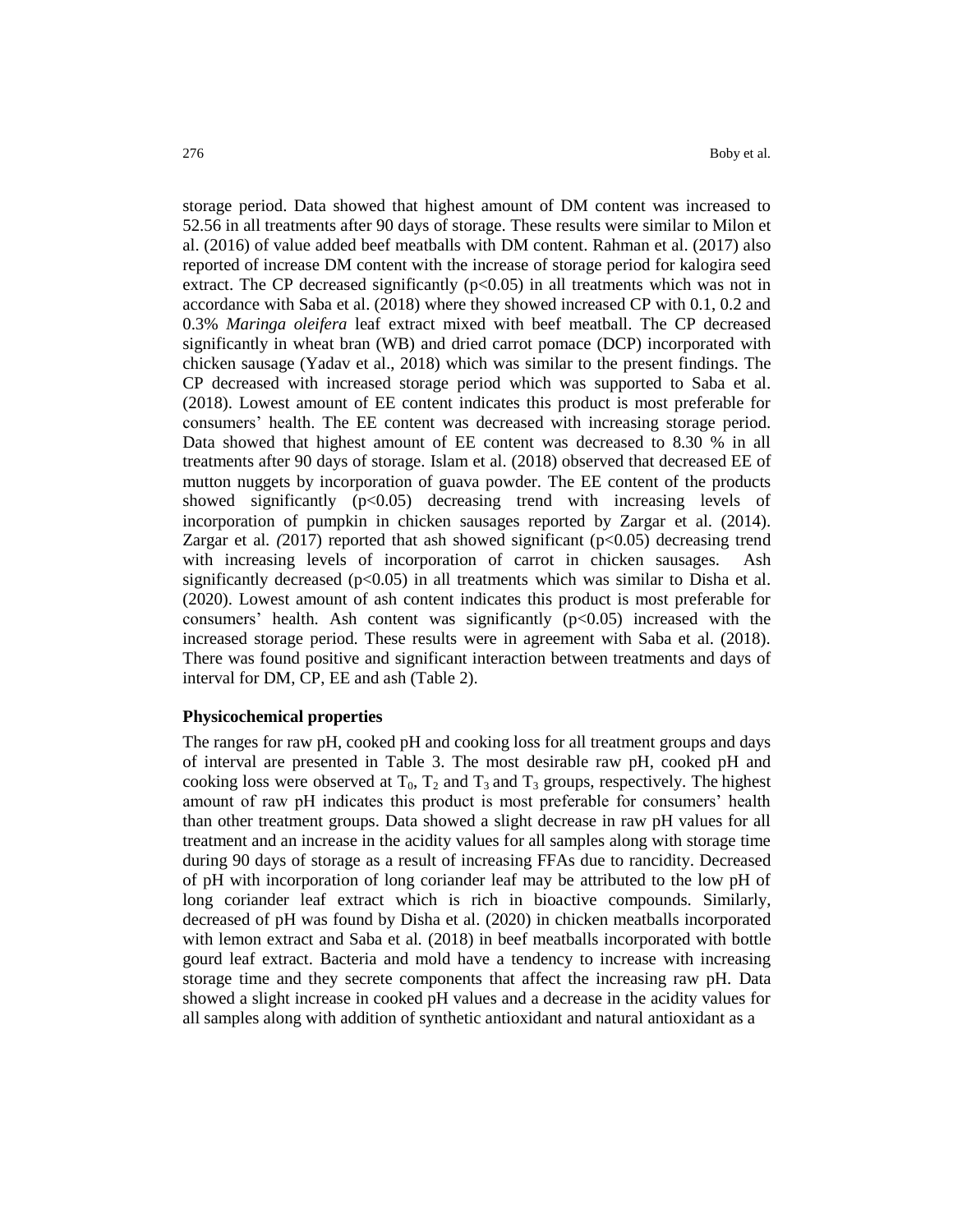Table 2. Effect of long coriander leaf extract on proximate components in chicken meatballs

| Parameters | DI             |                                                                                                | Treatments                                                                                          |                                                       | Mean              | Level of significance                                                                        |        |                                  |                            |
|------------|----------------|------------------------------------------------------------------------------------------------|-----------------------------------------------------------------------------------------------------|-------------------------------------------------------|-------------------|----------------------------------------------------------------------------------------------|--------|----------------------------------|----------------------------|
|            |                | $T_0$                                                                                          | $T_1$                                                                                               | T <sub>2</sub>                                        | $T_3$             |                                                                                              | Treat. | DI                               | $T^*DI$                    |
|            | $\overline{0}$ |                                                                                                | $53.71 \pm 0.01$ $52.63 \pm 0.02$ $48.07 \pm 0.01$ $48.94 \pm 0.03$ $50.84$ <sup>c</sup> $\pm 0.01$ |                                                       |                   |                                                                                              |        |                                  |                            |
|            | 30             |                                                                                                |                                                                                                     |                                                       |                   | $51.55\pm0.06$ $55.00\pm0.03$ $48.63\pm0.02$ $50.58\pm0.01$ $51.44^b\pm0.03$                 |        |                                  | p<0.0001 p<0.0001 p<0.0001 |
| DM(%)      | 90             |                                                                                                |                                                                                                     |                                                       |                   | $51.30\pm0.05$ $53.34\pm0.01$ $55.76\pm0.01$ $49.81\pm0.01$ $52.56^a\pm0.02$                 |        |                                  |                            |
|            | Mean           | $53.67^b$ + 0.01 52.18 <sup>b</sup> + 0.04 50.82 <sup>c</sup> + 0.01 49.78 <sup>d</sup> + 0.01 |                                                                                                     |                                                       |                   |                                                                                              |        |                                  |                            |
| CP(%)      | $\overline{0}$ |                                                                                                |                                                                                                     |                                                       |                   | $21.32+0.04$ $22.75+0.02$ $20.53+0.06$ $20.85+0.02$ $21.37^4+0.03$                           |        |                                  |                            |
|            | 30             |                                                                                                |                                                                                                     |                                                       |                   | $21.20 \pm 0.05$ $22.61 \pm 0.01$ $20.32 \pm 0.03$ $19.74 \pm 0.02$ $20.94^{\circ} \pm 0.02$ |        | $p<0.0001$ $p<0.0001$ $p<0.0001$ |                            |
|            | 90             |                                                                                                | $21.37+0.01$ $21.84+0.01$ $19.75+0.02$ $19.69+0.03$ $20.67^{\circ}+0.01$                            |                                                       |                   |                                                                                              |        |                                  |                            |
|            | Mean           | $22.40^{\circ}+0.01$ $21.30^{\circ}+0.03$ $20.20^{\circ}+0.03$ $20.09^{\circ}+0.01$            |                                                                                                     |                                                       |                   |                                                                                              |        |                                  |                            |
|            | $\Omega$       | $8.58 + 0.02$                                                                                  | $8.69 + 0.03$                                                                                       | $8.81 + 0.09$                                         | $7.73 \pm 0.07$   | $8.46^{\circ}+0.05$                                                                          |        |                                  |                            |
| EE(%)      | 30             | $8.78 \pm 0.06$                                                                                | $8.40 \pm 0.01$                                                                                     | $7.75 \pm 0.01$                                       | $8.2 \pm 0.01$    | $8.42^{\circ}$ ±0.02                                                                         |        | p<0.0001 p<0.0001 p<0.0001       |                            |
|            | 90             | $8.52 \pm 0.01$                                                                                | $8.31 \pm 0.03$                                                                                     | $8.55 \pm 0.02$                                       |                   | $8.29 \pm 0.06$ $8.30^b \pm 0.03$                                                            |        |                                  |                            |
|            | Mean           | $8.63^{\circ}$ ±0.03                                                                           | $8.47^b \pm 0.01$                                                                                   | $8.37^{\circ} \pm 0.04$                               | $8.09^{d} + 0.04$ |                                                                                              |        |                                  |                            |
|            | $\Omega$       | $1.72 \pm 0.01$                                                                                | $1.88 \pm 0.01$                                                                                     | $1.65 \pm 0.01$                                       | $1.14 \pm 0.01$   | $1.46^{\rm b} + 0.01$                                                                        |        |                                  |                            |
| Ash $(%)$  | 30             | $1.64 \pm 0.02$                                                                                | $1.42+0.01$                                                                                         | $1.58 \pm 0.02$                                       | $1.20 \pm 0.01$   | $1.58^a \pm 0.01$                                                                            |        |                                  |                            |
|            | 90             | $1.69 + 0.03$                                                                                  | $1.60+0.02$                                                                                         | $1.62 \pm 0.02$                                       | $1.41 \pm 0.02$   | $1.60^{\circ}+0.02$                                                                          |        | $p<0.0001$ $p<0.0001$ $p<0.0001$ |                            |
|            | Mean           | $1.69^{\circ}+0.01$                                                                            |                                                                                                     | $1.64^{b} + 0.01$ $1.62^{b} + 0.01$ $1.26^{c} + 0.01$ |                   |                                                                                              |        |                                  |                            |

 $T_0$  = control group,  $T_1$  = 0.01% beta hydroxyl toluene (BHT),  $T_2$  = 0.5% long coriander leaves extract,  $T_3 = 1\%$  long coriander leaves extract, DI=Day of intervals, Treat= Treatment, T\*DI=Interaction of treatment and Days of intervals. Same superscripts in different treatment groups and days of interval did not differ significantly (p>0.05), whereas different superscripts in different treatment groups and days of interval differ significantly (p<0.05)

result of decreasing FFAs due to lower acidity. Cooked pH was decreased with increasing storage period. The highest amount of cooked pH indicated this product is most preferable for consumers' health than other treatment groups. These results were similar to Islam et al. (2018) who reported that storage time had a significant effect on pH values, which tended to decrease with storage time. Cooking loss significantly decreased  $(p<0.05)$  in all treatment groups which was similar to the findings of Disha et al. (2020). The lowest amount of cooking loss indicates this product is most preferable for consumers' choices than other treatment groups. Cooking loss was decreased with increasing storage period. Cooking loss refers to the reduction in weight of meatballs during cooking process (Saba et al., 2018) which was similar to the present study. Major components of cooking losses were thawing, dripping and evaporation. Thawing loss refers to the loss of fluid in meatballs resulting from the formation of exudates following freezing and thawing (Saba et al., 2018) which was similar to the present study. Drip loss is the loss of fluid from meatballs and water evaporation from the shrinkage of muscle proteins (actin and myosin) (Yu et al., 2005). Cooking yield is an important data that are used by the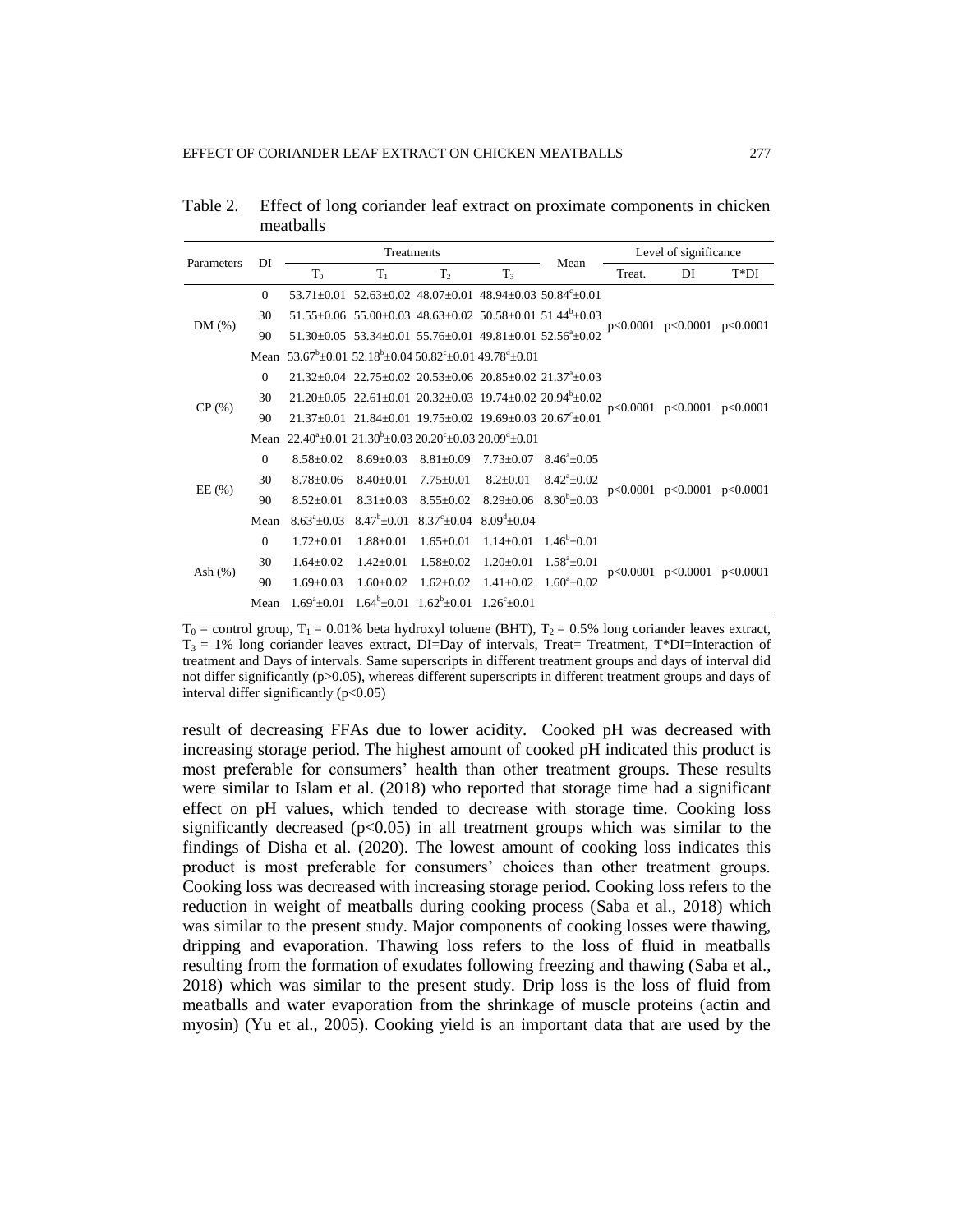meat industry to predict the behavior of their products during processing (Disha et al., 2020). There was found positive and significant interaction between treatments and days of interval for raw pH, cooked pH and cooking loss (Table 3)

Table 3. Effect of long coriander leaf extract on physicochemical properties in chicken meatballs

| Parameters | DI           |                     |                     | Treatments          |                                                                                                                                                                                                                                                                                                                  |                            |          |          | $T^*DI$<br>DI<br>p<0.0001<br>p<0.0001<br>p<0.0001 |  |
|------------|--------------|---------------------|---------------------|---------------------|------------------------------------------------------------------------------------------------------------------------------------------------------------------------------------------------------------------------------------------------------------------------------------------------------------------|----------------------------|----------|----------|---------------------------------------------------|--|
|            |              | $T_0$               | $T_1$               | T <sub>2</sub>      | T <sub>3</sub>                                                                                                                                                                                                                                                                                                   |                            | Treat.   |          |                                                   |  |
| Raw pH     | $\mathbf{0}$ | $5.95 \pm 0.01$     | $5.89 \pm 0.01$     | $5.91 \pm 0.01$     | $5.91 \pm 0.01$                                                                                                                                                                                                                                                                                                  | $5.92^{\mathrm{a}}\pm0.01$ |          |          |                                                   |  |
|            | 30           | $5.70 \pm 0.01$     | $5.87 \pm 0.03$     | $5.70 \pm 0.02$     | $5.61 \pm 0.03$                                                                                                                                                                                                                                                                                                  | $5.72^b \pm 0.02$          |          | p<0.0001 |                                                   |  |
|            | 90           | $5.87 \pm 0.03$     | $5.65+0.05$         | $5.70+0.01$         | $5.51 \pm 0.01$                                                                                                                                                                                                                                                                                                  | $5.68^{\circ}+0.02$        |          |          |                                                   |  |
|            | Mean         | $5.84^{\circ}+0.01$ | $5.80^{b} + 0.03$   | $5.78^{\circ}+0.01$ | $5.68^{\rm d}$ ±0.01                                                                                                                                                                                                                                                                                             |                            |          |          |                                                   |  |
| Cooked     | $\Omega$     | $6.05 \pm 0.01$     | $6.05 \pm 0.01$     | $6.04 \pm 0.01$     | $6.05 \pm 0.01$                                                                                                                                                                                                                                                                                                  | $6.05^{\circ}+0.01$        | p<0.0001 | p<0.0001 |                                                   |  |
|            | 30           | $6.04 \pm 0.01$     | $6.02 \pm 0.01$     | $6.10+0.02$         | $6.03 \pm 0.02$                                                                                                                                                                                                                                                                                                  | $6.05^{\circ}$ ± 0.01      |          |          |                                                   |  |
| pH         | 90           | $5.86 \pm 0.01$     | $6.06 + 0.01$       | $6.01 + 0.02$       | $6.06 + 0.01$                                                                                                                                                                                                                                                                                                    | $5.99^b \pm 0.01$          |          |          |                                                   |  |
|            | Mean         | $5.98^b$ + 01       | $6.04^{\circ}+0.01$ | $6.05^{\circ}+0.02$ | Level of significance<br>Mean<br>p<0.0001<br>$6.05^{\circ}+0.01$<br>$26.90^{\circ}+0.02$<br>$26.04+0.02$<br>$22.49 \pm 0.06$<br>$25.55^{\circ} \pm 0.02$<br>p<0.0001<br>p<0.0001<br>$26.07^b + 0.02$<br>$22.03+0.02$<br>Mean $27.41^{\circ}+0.02$ $27.26^{\circ}+0.02$ $26.49^{\circ}+0.01$ $23.52^{\circ}+0.02$ |                            |          |          |                                                   |  |
|            | $\Omega$     | $28.02+0.04$        | $27.20+0.01$        | $26.32+0.02$        |                                                                                                                                                                                                                                                                                                                  |                            |          |          |                                                   |  |
| Cooking    | 30           | $27.17 \pm 0.01$    | $26.43 \pm 0.03$    | $26.09 \pm 0.01$    |                                                                                                                                                                                                                                                                                                                  |                            |          |          |                                                   |  |
| loss(%)    | 90           | $27.02 \pm 0.02$    | $28.16 \pm 0.03$    | $27.05+0.01$        |                                                                                                                                                                                                                                                                                                                  |                            |          |          |                                                   |  |
|            |              |                     |                     |                     |                                                                                                                                                                                                                                                                                                                  |                            |          |          |                                                   |  |

 $T_0$  = control group,  $T_1$  = 0.01% betahydroxyltolune (BHT),  $T_2$  = 0.5% long coriander leaves extract,  $T_3$  = 1% long coriander leaves extract, DI=Days of intervals, Treat= Treatment, T\*DI=Interaction of treatment and Days of intervals. Same superscripts in different treatment groups and days of interval did not differ significantly (p>0.05), whereas different superscripts in different treatment groups and days of interval differ significantly  $(p<0.05)$ 

# **Biochemical properties**

The ranges for FFA, POV and TBARS for all treatment groups and days of interval are presented in Table 4. Determination of FFA gives us information about stability of fat during storage. The FFA value was increased with increasing storage period. The most expectable FFA, POV and TBARS values was observed at  $T_2$ ;  $T_3$  and  $T_0$ ;  $T_2$ and  $T_3$  treatment groups, respectively. With increasing of storage period, a significant  $(p<0.05)$  increase in FFAs was reported by Disha et al. (2020) which was similar to the present study. The significant  $(p<0.05)$  increased in FFA content of the products during storage might be increased due to growth of lipolytic microorganisms (Das et al., 2008). The FFAs are products of the enzymatic or microbial degradation of lipids reported by Das et al*.* (2012). The lowest amount of POV indicates this product is most preferable for consumers' health. During storage, POV increased in all treatments. However, antioxidant treatments, generally, can minimize POV in the food sample during storage compared with the control. The lowest amount of TBARS value indicates the product is most preferable for consumers' health. Yadav et al. (2018) found a significant increase in TBARS value of control and fibre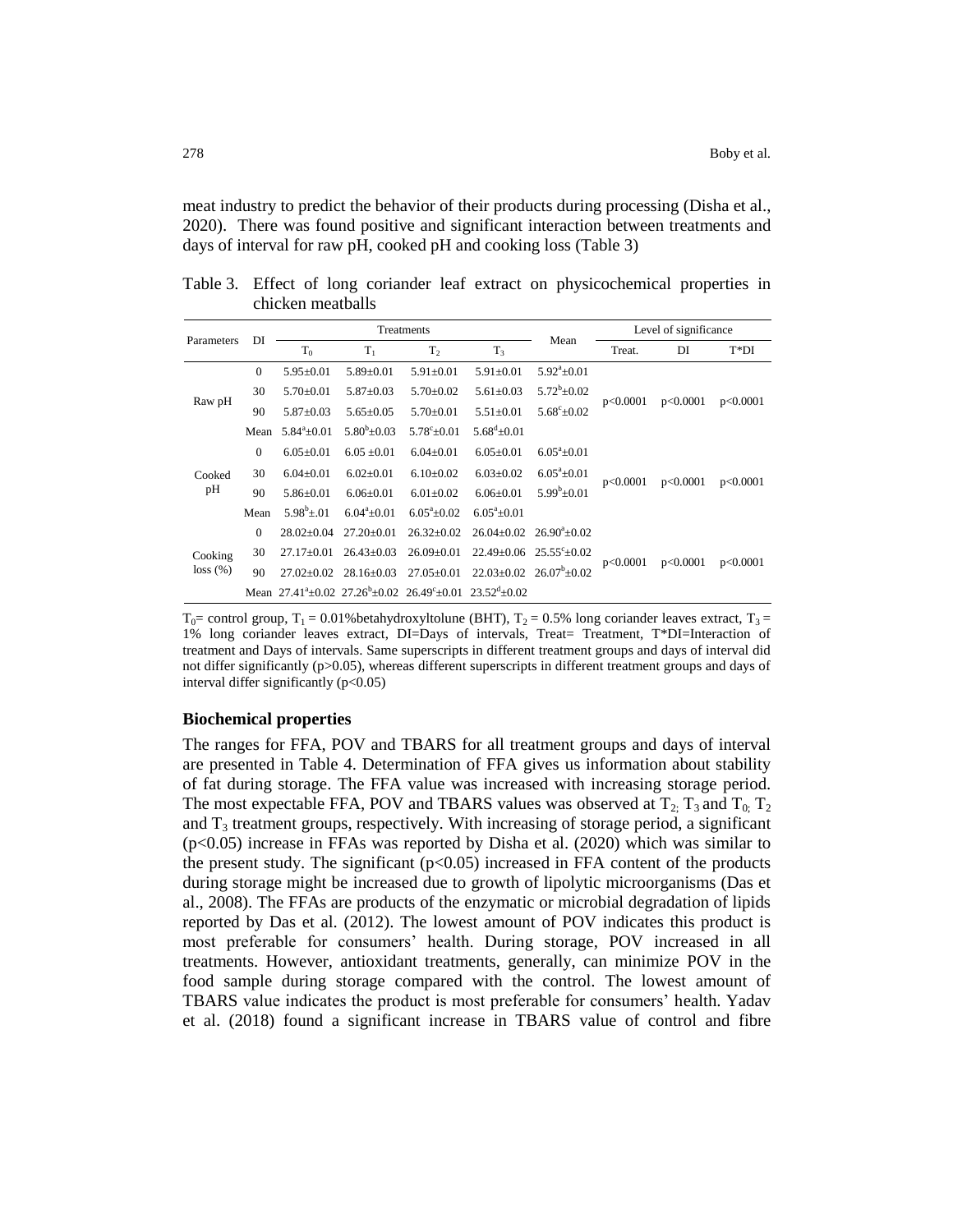enriched sausage with an increasing storage period. There was positive and significant interaction between treatments and days of interval for FFA, POV and TBARS (Table 4).

| Parameters              | DI           | Treatments         |                       |                       |                       | Mean                  |          | Level of significance |          |
|-------------------------|--------------|--------------------|-----------------------|-----------------------|-----------------------|-----------------------|----------|-----------------------|----------|
|                         |              | $T_0$              | $T_1$                 | T <sub>2</sub>        | T <sub>3</sub>        |                       | Treat.   | DI                    | $T^*DI$  |
| FFA(%)                  | $\mathbf{0}$ | $0.32 \pm 0.01$    | $0.36 \pm 0.01$       | $0.31 \pm 0.01$       | $0.31 \pm 0.01$       | $0.33^{\circ}$ ± 0.01 |          |                       |          |
|                         | 30           | $0.33 \pm 0.01$    | $0.38 + 0.01$         | $0.31 \pm 0.01$       | $0.34 \pm 0.01$       | $0.34^b \pm 0.01$     |          | p<0.0001              | p<0.0001 |
|                         | 90           | $0.34 \pm 0.02$    | $0.42 + 0.01$         | $0.31 \pm 0.02$       | $0.34 + 0.01$         | $0.36^{\circ}+0.01$   | p<0.0001 |                       |          |
|                         | Mean         | $0.33^b \pm 0.01$  | $0.39^a \pm 0.01$     | $0.31^{\circ}$ ± 0.01 | $0.33^{b} + 0.01$     |                       |          |                       |          |
|                         | $\mathbf{0}$ | $3.86 \pm 0.01$    | $3.89 \pm 0.02$       | $2.74 \pm 0.01$       | $2.43 \pm 0.02$       | $3.23^{\circ}+0.01$   |          | p<0.0001              | p<0.0001 |
| <b>POV</b>              | 30           | $4.01 \pm 0.02$    | $3.72 \pm 0.01$       | $2.90 \pm 0.02$       | $2.93+0.01$           | $3.40^{b} + 0.01$     |          |                       |          |
| (meq/kg)                | 90           | $4.63 \pm 0.01$    | $3.91 \pm 0.03$       | $2.71 \pm 0.02$       | $2.91 \pm 0.01$       | $3.54a+0.01$          | p<0.0001 |                       |          |
|                         | Mean         | $4.12^{a} + 0.01$  | $3.85^{\rm b} + 0.02$ | $2.79^{\circ}+0.01$   | $2.76^{d} + 0.01$     |                       |          |                       |          |
|                         | $\mathbf{0}$ | $0.09 \pm 0.01$    | $0.13 + 0.01$         | $0.11 \pm 0.01$       | $0.11 + 0.01$         | $0.11^{\circ}$ + 0.01 |          | p<0.0001              |          |
| TBARS (mg-<br>$MA/kg$ ) | 30           | $0.12 \pm 0.02$    | $0.15 \pm 0.01$       | $0.13 \pm 0.01$       | $0.11 \pm 0.01$       | $0.13^b \pm 0.01$     | p<0.0001 |                       | p<0.0001 |
|                         | 90           | $0.12 \pm 0.01$    | $0.22 \pm 0.01$       | $0.10+0.02$           | $0.11 + 0.01$         | $0.14^a + 0.01$       |          |                       |          |
|                         | Mean         | $0.11^{bc}$ ± 0.01 | $0.17^{\rm a}$ ± 0.01 | $0.11^b \pm 0.01$     | $0.11^{\circ}$ + 0.01 |                       |          |                       |          |

Table 4. Effect of long coriander leaf extract on biochemical parameters in chicken meatballs

 $T_0$ =control group,  $T_1$ =0.01% beta hydroxyl toluene (BHT),  $T_2$ =0.5% long coriander leaves extract,  $T_3=1\%$  long coriander leaves extract, DI=Day intervals, Treat= Treatment, T\*DI=Interaction of treatment and days of intervals. FFA = Free Fatty Acid  $(\%)$ , POV= Peroxide value (meq/kg), TBARS= Thiobarbituric acid value (mg-MA/kg). Same superscripts in different treatment groups and days of interval did not differ significantly (p>0.05), whereas different superscripts in different treatment groups and days of interval differ significantly  $(p<0.05)$ 

#### **Microbiological assessment**

The ranges for TVC, TCC and TYMC for all treatment groups and days of interval are presented in Table 5. The plate count in  $T_0$  group (6.52 logCFU/g) was significantly  $(p<0.05)$  higher than the treated samples. Less amount of TVC value indicates this product is most preferable for consumers' health. The amount of TVC was increased with increasing storage period. The antioxidant compounds blocked the deteriorating of fat and helped to prevent the metabolism of fat by bacteria. As a result, bacterial growth was lower in chicken meatballs treated with antioxidants. Plant-derived spices are generally used in foods as flavorings and medicinal purposes. The mixtures of cinnamon (*Cinnamomum verum*) and clove (*Syzygium aromaticum*) oil were able to suppress the growth of major spoilage microorganisms in intermediate moisture foods (Matan et al., 2006). It was reported by Babatunde and Adewumi (2015) that plant extracts like garlic, ginger and roselle provided antioxidant and antimicrobial benefits to raw chicken patties during cold storage. Microbial load was reduced in treated samples than the control. The TCC in the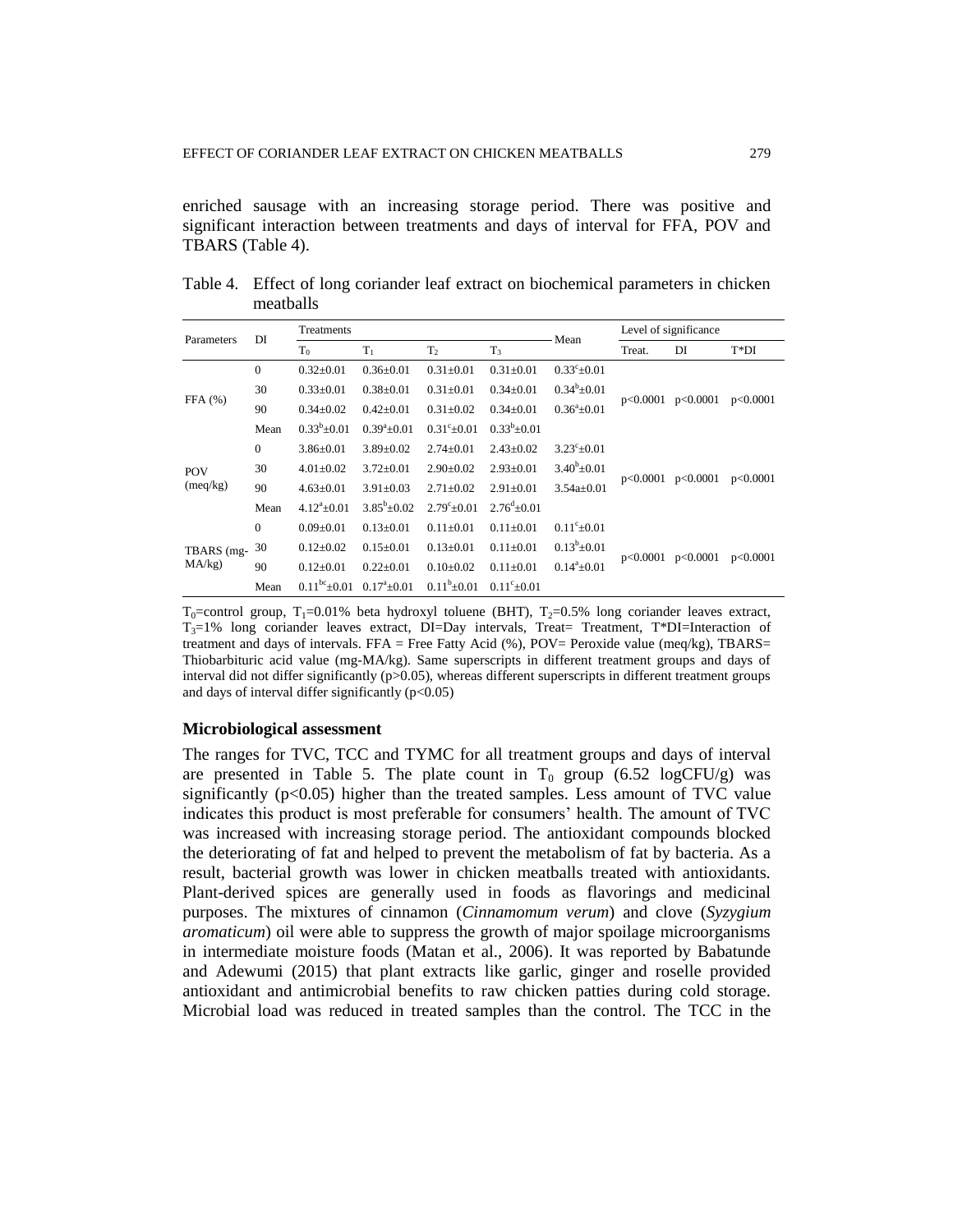control sample  $(1.72 \log CFU/g)$  was significantly  $(p<0.05)$  higher than four treatment groups. Less amount of TCC value indicates the product is most preferable for consumers' health. Similar findings were observed by Singh and Immanuel (2014) of raw chicken meat emulsion incorporated with clove powder, ginger and garlic paste at refrigerated storage  $(4\pm 1^{\circ}$  C). The antioxidant compounds blocked the deteriorating of fat and helped to prevent the metabolism of fat by bacteria. Reddy et al. (2017) observed a significantly  $(p<0.05)$  lower coliform count in chicken meat patties incorporated with natural antioxidant extracts i.e., rosemary (RE) and green tea (GTE). The TYMC count in the control sample  $(1.53\log CFU/g)$  was significantly higher than three antioxidant groups. These results were in accordance with Disha et al. (2020). Less amount of TYMC value indicates the product is most preferable for consumers' health. During storage TYMC value was decreased which was similar to Saba et al. (2018). There was found positive and significant interaction between treatments and days of interval for TVC, TCC and TYMC (Table 5).

Table 5. Effect of long coriander leaf extract on different microbe's population in chicken meatballs

| Parameters             | DI           | Treatments                 |                   | Mean                    |                          | Level of significance      |         |         |           |
|------------------------|--------------|----------------------------|-------------------|-------------------------|--------------------------|----------------------------|---------|---------|-----------|
|                        |              | $T_0$                      | $T_1$             | T <sub>2</sub>          | $T_3$                    |                            | Treat.  | DI      | $T^*DI$   |
|                        | $\mathbf{0}$ | $6.53 \pm 0.03$            | $5.93 \pm 0.01$   | $5.80 \pm 0.01$         | $6.40 \pm 0.20$          | $6.17^b + 0.06$            |         |         |           |
| TVC (log<br>$CFU/g$ )  | 30           | $6.24 + 0.02$              | $6.33+0.01$       | $6.10+0.01$             | $6.06 + 0.02$            | $6.18^{b} + 0.01$          |         |         | P < 0.001 |
|                        | 90           | $6.78 \pm 0.01$            | $6.40 \pm 0.01$   | $6.00 \pm 0.01$         | $6.39 \pm 0.01$          | $6.40^a \pm 0.01$          | p<0.001 | p<0.001 |           |
|                        | Mean         | $6.52^{a} + 0.02$          | $6.22^{b} + 0.01$ | $5.97^{\circ}+0.01$     | $6.29^{d} + 0.07$        |                            |         |         |           |
|                        | $\mathbf{0}$ | $1.46 \pm 0.01$            | $1.45 \pm 0.02$   | $1.37 \pm 0.02$         | $1.38 \pm 0.01$          | $1.42^{\mathrm{a}}\pm0.01$ |         | p<0.001 | P<0.001   |
| TCC (log               | 30           | $1.46 \pm 0.01$            | $1.36 \pm 0.01$   | $1.32 \pm 0.01$         | $1.26 \pm 0.02$          | $1.35^b \pm 0.01$          |         |         |           |
| $CFU/g$ )              | 90           | $1.46 \pm 0.01$            | $1.45 \pm 0.01$   | $1.38 \pm 0.01$         | $1.02 \pm 0.04$          | $1.33^{\circ} \pm 0.01$    | p<0.001 |         |           |
|                        | Mean         | $1.46^a \pm 0.01$          | $1.42^b + 0.01$   | $1.36^{\circ} \pm 0.01$ | $1.22^{\text{d}} + 0.02$ |                            |         |         |           |
|                        | $\theta$     | $1.90 \pm 0.01$            | $1.86 \pm 0.01$   | $1.89 \pm 0.01$         | $1.85 \pm 0.01$          | $1.87^{\circ}+0.01$        |         |         |           |
| TYMC (log<br>$CFU/g$ ) | 30           | $1.67 \pm 0.01$            | $1.44 \pm 0.02$   | $1.52 \pm 0.02$         | $1.35 \pm 0.01$          | $1.50^b \pm 0.01$          |         |         |           |
|                        | 90           | $1.57+0.03$                | $1.51 + 0.01$     | $1.24 + 0.02$           | $1.01 \pm 0.01$          | $1.33^{\circ}$ ±0.01       | p<0.001 | p<0.001 | P < 0.001 |
|                        | Mean         | $1.72^{\mathrm{a}} + 0.01$ | $1.60^{b} + 0.01$ | $1.55^{\circ}+0.01$     | $1.40^{d} + 0.01$        |                            |         |         |           |

 $T_0$  = control group,  $T_1$  = 0.01% beta hydroxyl toluene (BHT),  $T_2$  = 0.5% long coriander leaves extract,  $T_3 = 1\%$  long coriander leaves extract, DI=Day Intervals, Treat= Treatment, T\*DI=Interaction of Treatment and Days of Intervals. Same superscripts in different treatment groups and days of interval did not differ significantly (p>0.05), whereas different superscripts in different treatment groups and days of interval differ significantly (p<0.05).

#### **CONCLUSION**

It is revealed from the study that chicken meatballs can be preserved for 90 days using different levels of long coriander leaf extracts. On the basis of sensory, proximate, physicochemical, biochemical and microbial properties indicates that 1%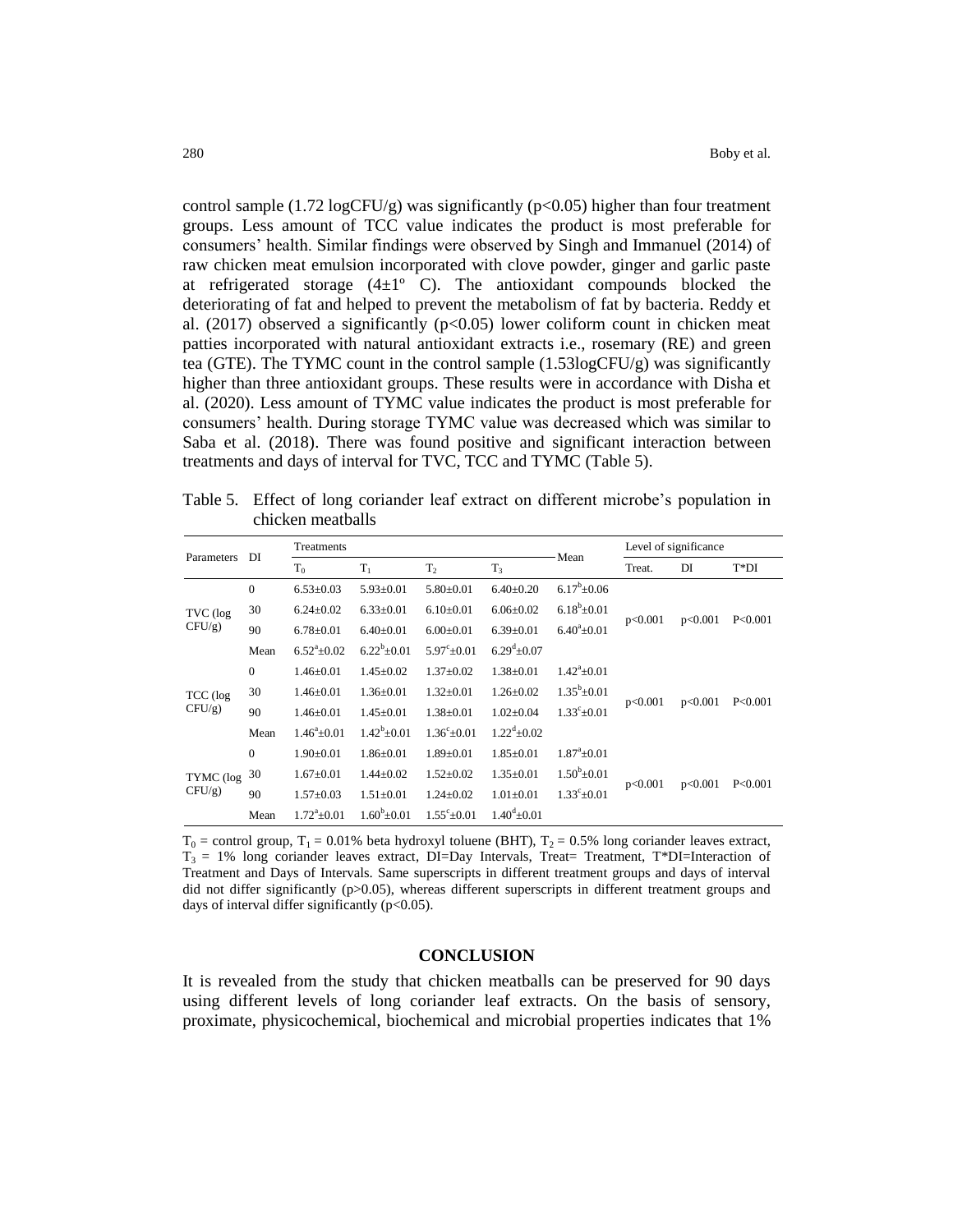long coriander leaf extract was more acceptable. So, it may be recommended that 1% long coriander leaf extract for formulation of value added chicken meatballs was used as enriched source of natural antioxidant.

### **ACKNOWLEDGEMENT**

The authors are very glad to the technicians of the Meat Science Laboratory under the Department of Animal Science of BAU for their continuous assistance to complete this research work.

#### **REFERENCES**

- AOAC. (2005). Association of Official Analytical Chemists, Official methods of analysis,  $18<sup>th</sup>$  Ed. Washington, D.C.
- Akhter, S., Rahman, M., Hossain, M.M. and Hashem, M.A. (2009). Effect of drying as a preservation technique on nutrient contents of beef. *Journal of Bangladesh Agricultural University,* 7(1): 63-68.
- Babatunde, O.A. and Adewumi, A.O. (2015). Effects of ethanolic extract of garlic, roselle and ginger on quality attributes of chicken patties. *African Journal of Biotechnology,* 14(8): 688-694.
- Bithi, M.A.A., Hossain, M.A., Rahman, S.M.E., Rahman, M.M. and Hashem, M.A. (2020). Sensory, nutritive, antioxidant and antimicrobial activity of telakucha (*Coccinia cordifolia*) leaves extract in broiler meatballs. *Journal of Meat Science and Technology,* 8(2): 23-31.
- Das, A.K., Anjaneyulu, A.S.R., Gadekar, Y.P., Singh, R.P. and Pragati, H. (2008). Effect of full-fat soy paste and textured soy granules on quality and shelf-life of goat meat nuggets in frozen storage. *Meat Science,* 80(1): 607-614.
- Das, A.K., Rajkumar, V., Verma, A.K. and Swarup, D. (2012). *Maringa oleiferia* leaves extract a natural antioxidant for retarding lipid peroxidation in cooked goat meat patties. *International Journal of Food Science and Technology,* 47: 585-591.
- Dhama, K., Tiwari, R., Khan, R.U., Chakraborty, S., Gopi, M., Karthik, K., Saminathan, M., Desingu, P.A. and Sunkara, L.T. (2014). Growth promoters and novel feed additives improving poultry production and health, bioactive principles and beneficial applications: the trends and advances: A review. *International Journal of Pharmacology,* 10 (3): 129-159.
- Disha, M.N.A., Hossain, M.A., Kamal, M.T., Rahman, M.M., and Hashem, M.A. (2020). Effect of different levels of lemon extract on quality and shelf life of chicken meatballs during frozen storage. *SAARC Journal of Agriculture,* 18(2): 139-156.
- Ikhlas, B., Huda, N. and Ismail, N. (2011). Effect of Cosmos caudatus, Polygonum minus and BHT on physical properties, oxidative process, and microbiological growth of quail meatball during refrigeration storages. *Journal of Food Processing and Preservation,*  36(1): 55-66.
- Islam, F., Hossain, M.A., Rahman, M.F., Hashem, M.A., Rahman, M. and Azad, M.A.K. (2018). Effect of synthetic or herbal preservatives on the quality of beef meatballs at different shelf life periods. *SAARC Journal of Agriculture,* 16(1): 23-34.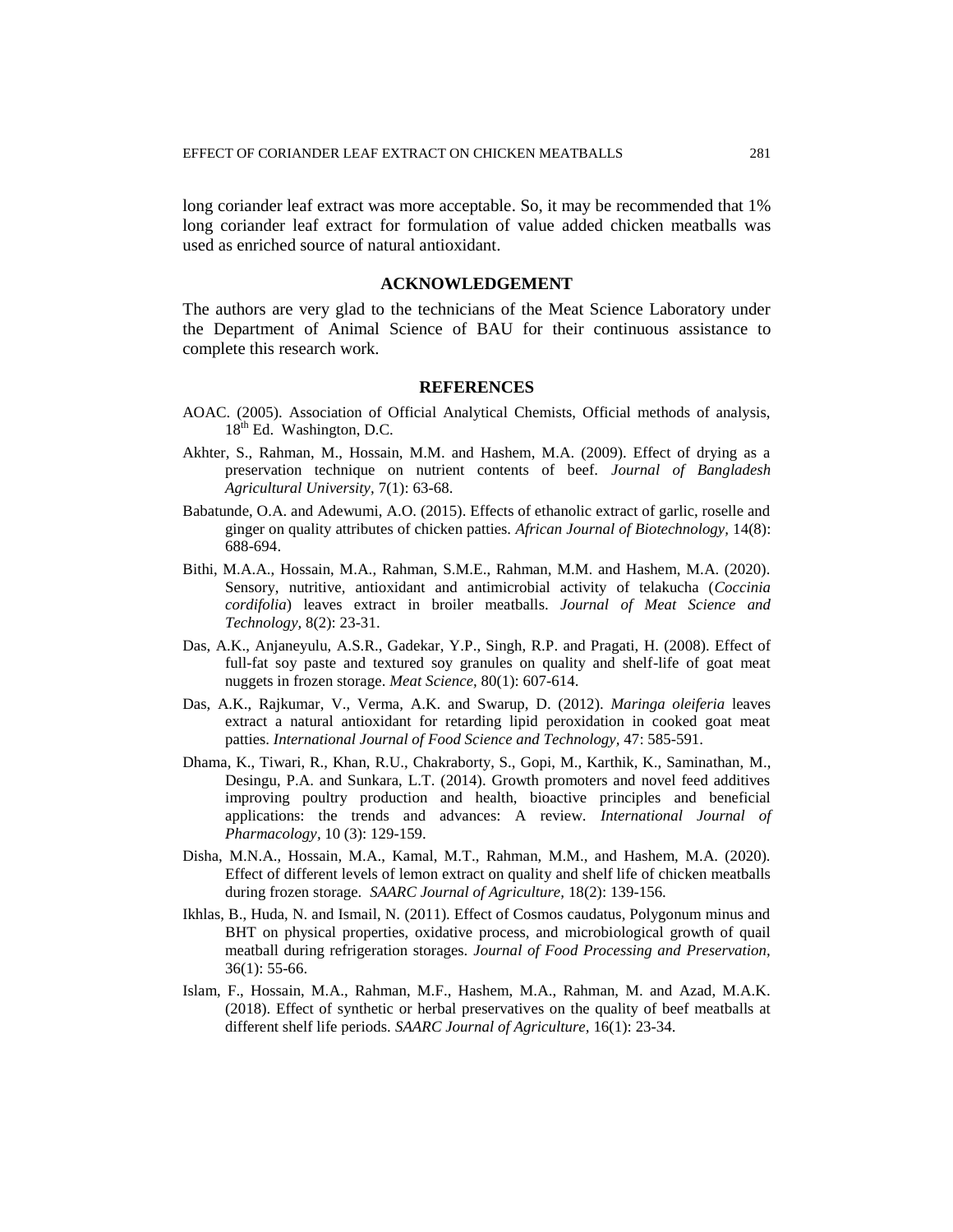- Jamaly, S.I., Hashem, M.A., Akhter, S. and Hossain, M.A. (2017). Wheat flour as dietary fiber on fresh and preserved beef meatballs. *Bangladesh Journal of Animal Science,* 46(1): 35-43.
- Jahan, I., Haque, M.A., Hashem, M.A., Rima, F.J., Akhter, S. and Hossain, M.A. (2018). Formulation of value added beef meatballs with pomegranate (*Punica granatum*) extract as a source of natural antioxidant. *Journal of Meat Science and Technology,* 6(1): 12-18.
- Jaramillo, B.E., Duarte, E. and Martelo, I. (2011). Volatile chemical composition of the essential oil from Colombian *Eryngium foetidum L.* and determination of its antioxidant activity. *Plantas Medicinales*, 16: 140-150.
- Matan, D., Rongrong, L. and Carpenter, J.A. (2006). Sensory and instrumental properties of smoked meatball made with technically separated poultry (MSP) meat and wheat protein. *Journal of Food Science,* 63: 923-929.
- Milon, M., Kabir, M.H., Hossain, M.A., Rahman, M., Azad, M.A.K. and Hashem, M.A. (2016). Value added beef meatballs using turmeric (Curcuma longa) powder as a source of natural antioxidant. *International Journal of Natural and Social Sciences,* 3(4): 52-61.
- Nunez, G. and Boleman, S. (2008). Microbial safety of meat in the European Union*. Meat Science,* 78: 14-18.
- Nasrin, S., Kabir, M.H., Hossain, M.A., Hossain, M.M. and Hashem, M.A. (2016). Formulation of value added beef meatballs using bottle gourd (*Lagenaria siceraria*) leaf extracts and wheat flour. *International Journal of Applied Research,* 2(3): 164-171.
- Rima, F.J., Sadakuzzaman, M., Hossain, M.A., Ali, M.S. and Hashem, M.A. (2019). Effect of gamma irradiation on shelf life and quality of broiler meat. *SAARC Journal of Agriculture,* 17(1): 149-159.
- Rahman, M.F., Iqbal, A., Hashem, M.A. and Adedeji, A.A. (2020). Quality assessment of beef using Computer Vision Technology. *Food Science of Animal Resources,* 40: 896- 907.
- Rahman, M., Kabir, M.H., Hossain, M.A., Milon, M., Hossain, M.M. and Hashem, M.A. (2017). Effect of kalogira (*Nigella sativa*) and BHA (beta hydroxyl anisole) on quality control and shelf-life of beef meatballs. *International Journal of Natural and Social Sciences,* 4(1): 85-94.
- Reddy, D.M., Vani, S., Naveen, Z. and Rao, B.E. (2017). Comparative effect of natural and synthetic antioxidants on microbiological quality of chicken meat patties during refrigeration storage. *International Journal of Science, Environment and Technology,* 6(1): 443-448.
- Singh, S., Singh, D.R., Banu, S. and Salim, K.M.M. (2013). Determination of bioactivities and antioxidant activity in *Eryngium foetidum* L.: A Traditional Culinary and Medicinal Herb. *The National Academy of Science,* 83(3): 453-60.
- Siddiqua, T., Hossain, M.A., Khan, M. and Hashem, M.A. (2018). Formulation of value added beef meatball using *tulsi* (*Ocimum sanctum*) leaf extract as a source of natural antioxidant. *Journal of Bangladesh Agricultural University,* 16(2): 260-265.